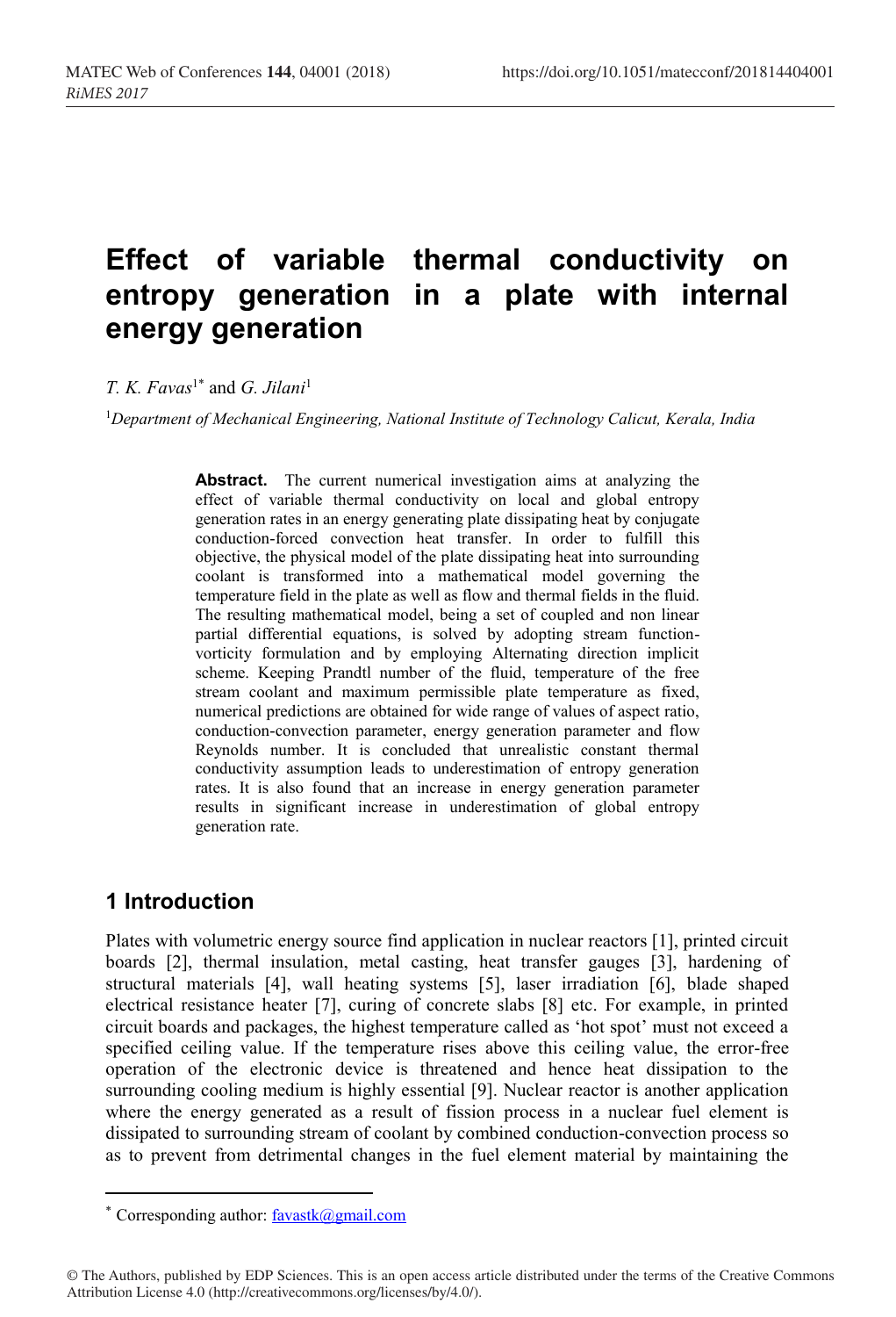maximum temperature well below certain limit [10]. These heat transfers, occurring in electronic boards and nuclear fuel elements, through finite temperature difference will definitely lead to entropy generation [11]. As entropy generation is a measure of lost available work [11], it has to be minimized for an optimum design of the concerned thermal system. Due to the preceding facts, a number of investigators have paid their attention to studies on entropy generation in energy generating plates in the recent past. A brief review of the literature which is closely related to the present study is illustrated below.

Ruocco [12] numerically predicted entropy generation rates in a plate mounted with discrete energy sources dissipating heat into a laminar impinging jet. Shuja et al. [13] numerically predicted entropy generation rates arising out of cooling of an energy generating rectangular block having constant thermal conductivity. Ibanez et al. [14] analytically predicted entropy generation rates associated with unidirectional conduction in an energy generating plate with constant thermal conductivity by imposing average convective heat transfer co-efficient over its surfaces. Bautista et al. [15] analytically studied the problem of entropy generation associated with unsteady state unidirectional conduction in a constant thermal conductivity slab having uniform internal energy source. El Haj Assad [6] analytically predicted entropy generation rates associated with unidirectional conduction in a non-uniformly energy generating slab with constant thermal conductivity by imposing average heat transfer co-efficient over its surfaces. Aziz and Khan [16] analytically and numerically investigated the problem of entropy generation associated with steady unidirectional conduction in an energy generating plate by considering dependence of thermal conductivity on temperature. Sahin [17] analytically studied the problem of entropy generation arising out of heat transfer by conduction in a wall. Assuming uniform wall temperature boundary conditions, the consequences of variable thermal conductivity and internal energy source on global entropy generation rate were investigated. Aziz and Khan [18] analytically obtained entropy generation rates in an energy generating slab having constant thermal conductivity by assuming steady onedimensional conduction within the slab and average heat transfer co-efficient over its surfaces. Torabi and Zhang [19] analytically investigated the problem of entropy generation associated with conduction heat transfer in a plane wall with variable thermal conductivity and internal energy source by assuming convective along with radiative conditions over the heat dissipating surfaces.

The review of the literature pertinent to entropy generation studies in plates with volumetric energy sources undoubtedly discloses that except Aziz and Khan [16], Sahin [17] and Torabi and Zhang [19], no one has paid their concentration to the study of entropy generation associated with cooling of a plate with volumetric energy source by taking into consideration of variation of thermal conductivity with temperature of the plate. Nonetheless, these studies are dealing with idealistic assumption of unidirectional conduction within the plate. Besides, idealistic situations of either uniform wall temperature or uniform convective heat transfer co-efficient are imposed on the heat dissipating surfaces. The shortfalls of the earlier studies are the inspiration for the current study. Thus, the main objective of this study is analyzing the outcome of thermal conductivity variation with temperature on local and global entropy generation rates in an energy generating plate by considering more realistic two-dimensional conjugate conduction-forced convection heat transfer analysis.

# **2 Mathematical formulation**

Fig. 1 depicts a plate with uniform volumetric energy generation having dimensions  $H$  and 2W dissipating heat into an upcoming stream of coolant having free stream velocity and temperature  $U_{\alpha}$  and  $T_{\alpha}$  respectively. The Prandtl number of the coolant is Pr. The energy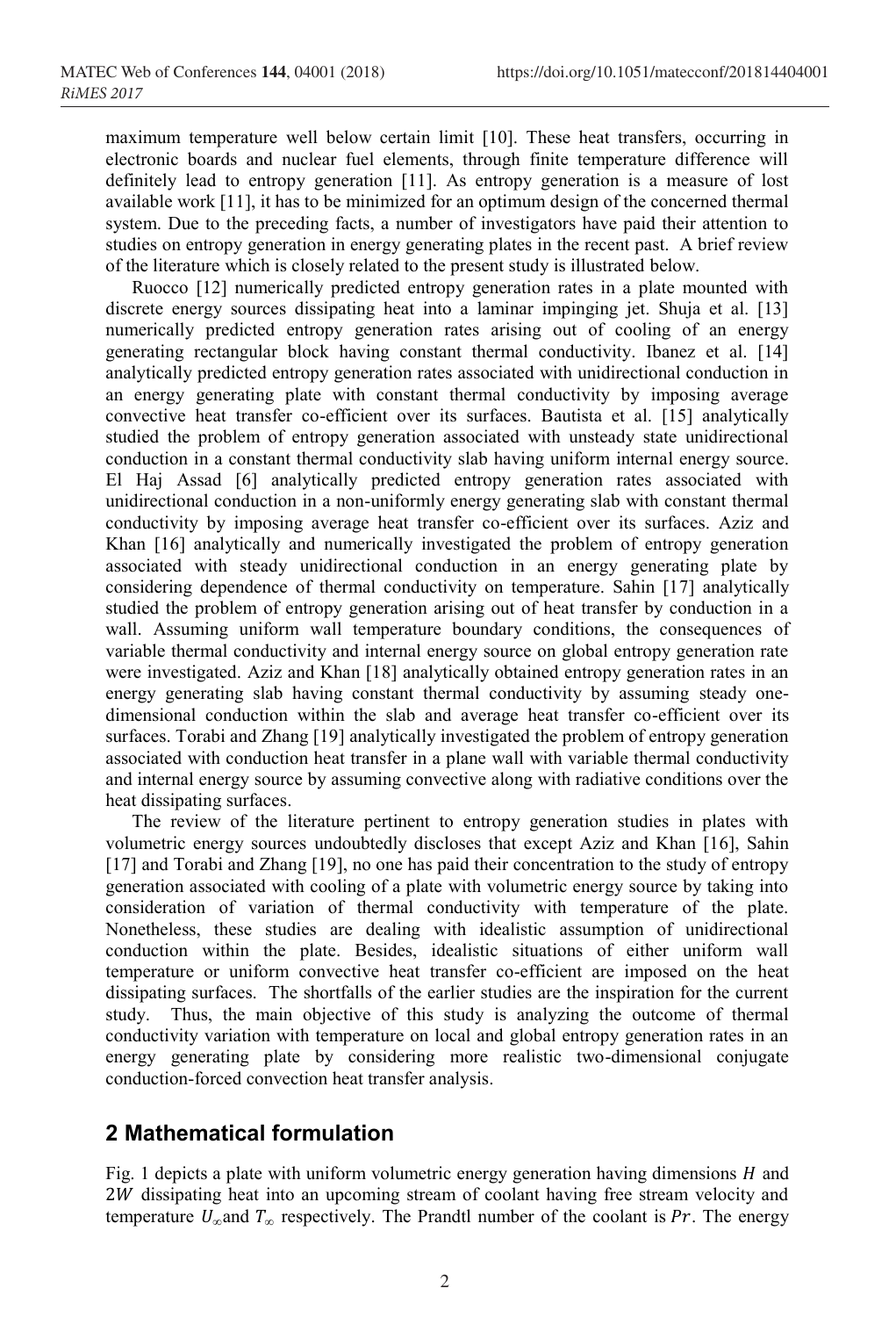generated within the plate is first transferred to its heat dissipating surfaces by heat conduction process resulting in entropy generation and finally dissipated by forced convection to the surrounding fluid stream. Fig. 2 illustrates the computational model with respect to the physical domain explained above. Obviously, temperature distribution within the plate and flow and thermal fields within the fluid will be symmetric about the centre line of the plate. Thus, in the present study, the right half of the physical domain is taken as the computational domain as depicted in Fig. 2.



**Fig. 1.** Physical model.

With the intention of numerically simulating the problem depicted above, the following supplementary assumptions are introduced for obtaining the most appropriate mathematical model.

- (i) The plate material is isotropic and homogenous.
- (ii) The heat conduction in the plate is two-dimensional.
- (iii) The flow of the coolant is incompressible, laminar, and two-dimensional.
- (iv) Coolant is viscous and Newtonian.
- (v) Effect of viscous dissipation is negligibly small.
- (vi) The effect of thermal radiation on heat dissipation rate is negligible.

Taking into account the assumptions stated, dimensionless equations governing temperature field in the plate as well as thermal and flow fields in the fluid domain are deduced as follows: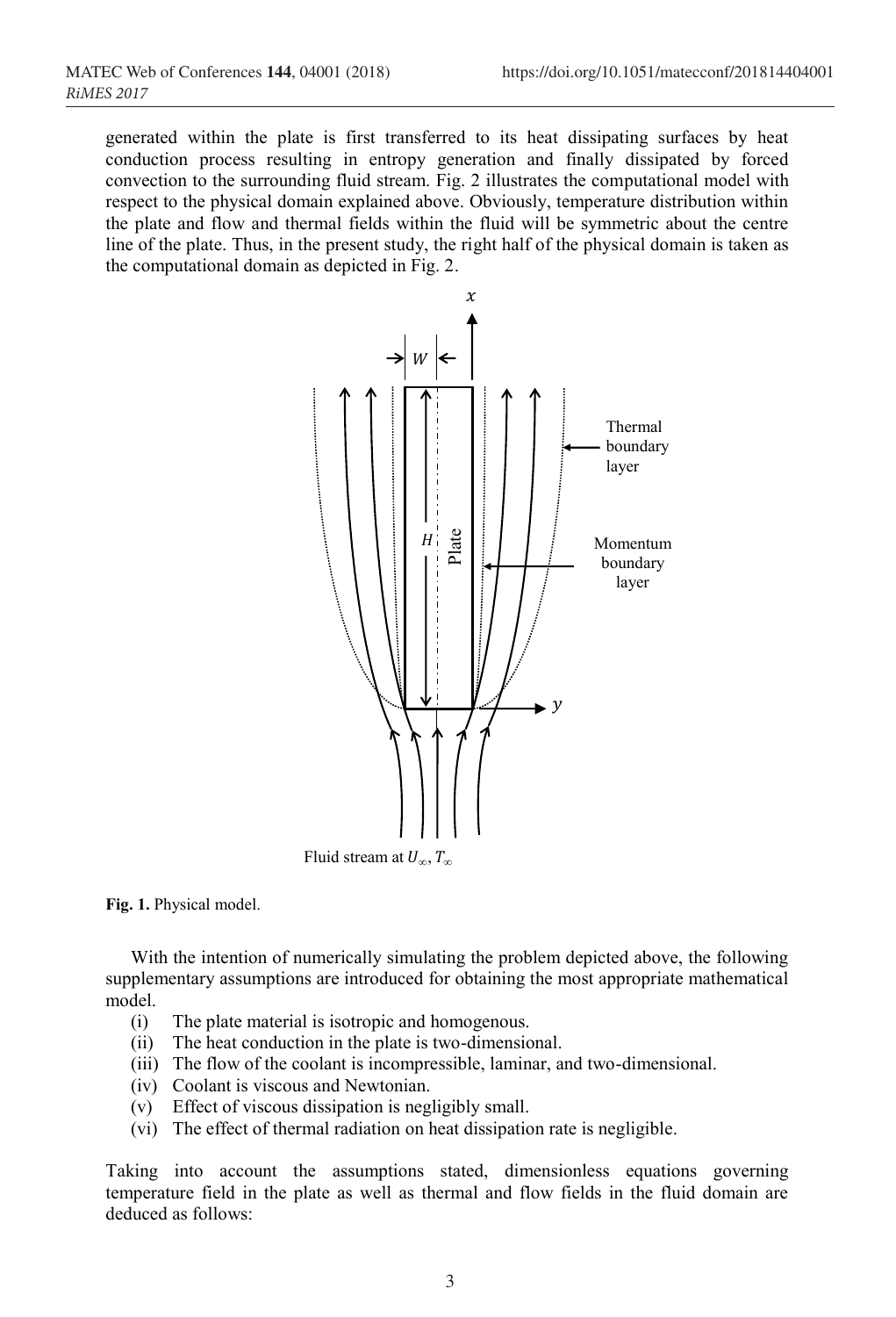

**Fig. 2.** Computational domain.

Solid domain:

$$
\frac{\partial^2 \theta}{\partial X^2} + C \frac{\partial^2 \theta}{\partial Y_s^2} - \frac{a_3}{(a_4 + a_3 \theta)} \left(\frac{\partial \theta}{\partial X}\right)^2 - \frac{a_5}{(a_4 + a_3 \theta)} \left(\frac{\partial \theta}{\partial Y_s}\right)^2 + (a_6 \theta + C)Q = 0
$$
 (1)

Where,  $\theta$  is the dimensionless temperature in the plate and  $Q$  is the energy generation parameter. The constants in Eqn. (1) are defined as

$$
C = 4A_r^2 \qquad a_3 = a_2 (T_0 - T_\infty) \qquad a_4 = a_1 + a_2 T_\infty \qquad a_5 = C a_3 \qquad a_6 = \frac{a_5}{a_4}
$$

Where,  $A_r$  is the plate aspect ratio and  $T_0$  is maximum allowable temperature in the plate. The presence of constants  $a_1$  and  $a_2$  in the expressions of the constants  $a_3$  and  $a_4$  is due to dependence of thermal conductivity  $k_s$  on plate temperature  $T_s$  which is expressed for Uranium Dioxide, a commonly used nuclear fuel element material as [10].

$$
k_s = \frac{1}{a_1 + a_2 T_s}
$$
 (2)

Eqn. (1) is a highly non-linear partial differential equation and therefore it has to be linearized before seeking its numerical solution. The linearized form of this equation can be obtained as

$$
\frac{\partial^2 \theta}{\partial X^2} + C \frac{\partial^2 \theta}{\partial Y_s^2} - a_7 \frac{\partial \theta}{\partial X} - a_8 \frac{\partial \theta}{\partial Y_s} + a_9 Q = 0
$$
\n(3)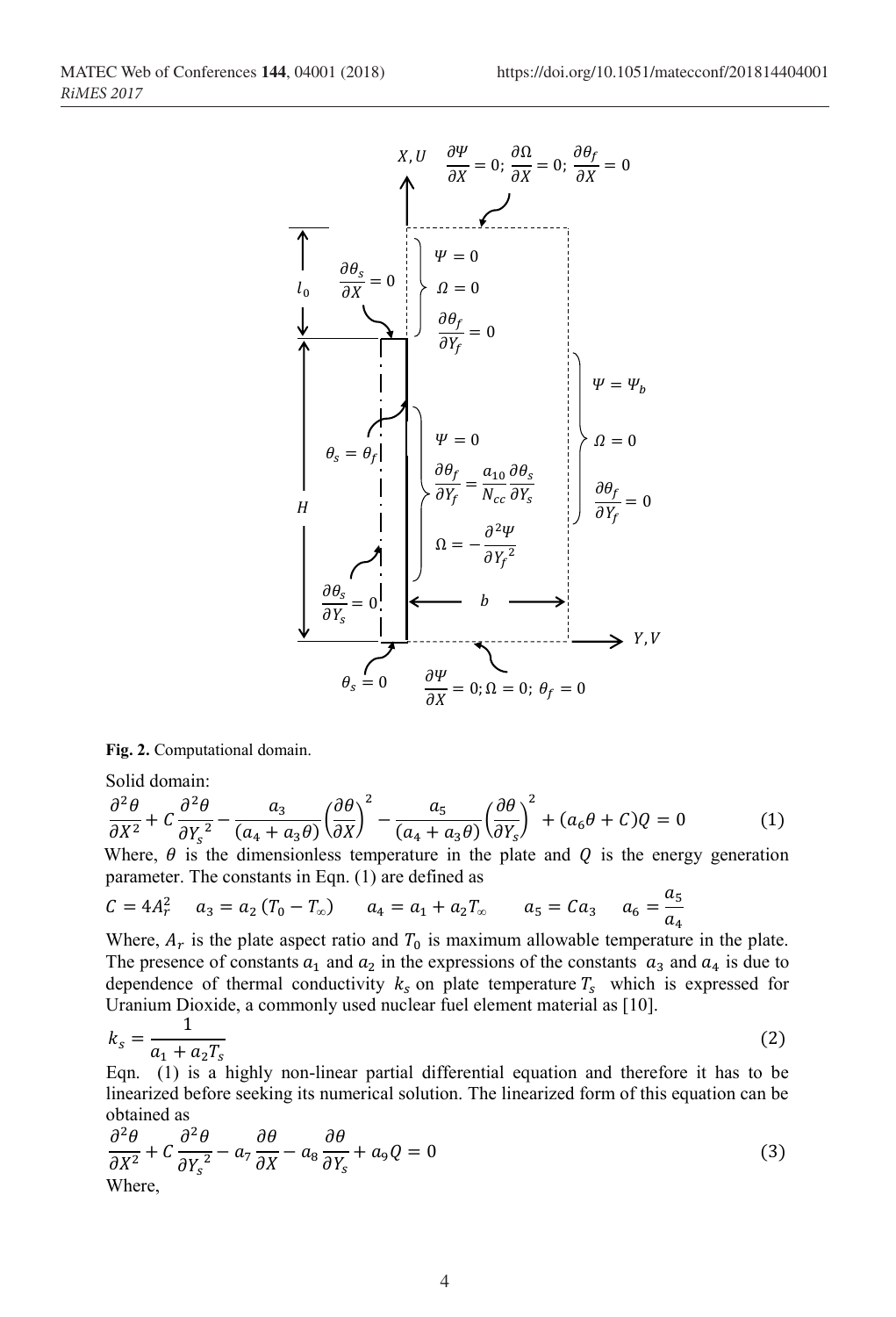$$
a_7 = \frac{a_3}{(a_4 + a_3\theta)} \left(\frac{\partial \theta}{\partial X}\right) \qquad a_8 = \frac{a_5}{(a_4 + a_3\theta)} \left(\frac{\partial \theta}{\partial Y_s}\right) \qquad a_9 = a_6\theta + C
$$
  
Fluid domain:  

$$
\frac{\partial^2 \Psi}{\partial Y_s} = 0
$$

$$
\frac{\partial X^2}{\partial X^2} + \frac{\partial Y_f^2}{\partial Y_f^2} = -\Omega
$$
\n
$$
\frac{\partial \Omega}{\partial X^2} + \frac{\partial \Omega}{\partial Y^2} = -\Omega
$$
\n(4)

$$
U\frac{\partial\Omega}{\partial X} + V\frac{\partial\Omega}{\partial Y_f} = \frac{1}{Re_H} \left(\frac{\partial^2 \Omega}{\partial X^2} + \frac{\partial^2 \Omega}{\partial Y_f^2}\right)
$$
(5)  

$$
\frac{\partial\theta}{\partial \theta} = \frac{\partial\theta}{\partial \theta} = \frac{1}{2} \left(\frac{\partial^2 \theta}{\partial X^2} + \frac{\partial^2 \Omega}{\partial Y_f^2}\right)
$$

$$
U\frac{\partial\theta}{\partial X} + V\frac{\partial\theta}{\partial Y_f} = \frac{1}{Re_H Pr} \left(\frac{\partial^2 \theta}{\partial X^2} + \frac{\partial^2 \theta}{\partial Y_f^2}\right)
$$
(6)

Where,  $\Psi$  and  $\Omega$  represents dimensionless stream function and vorticity respectively.

Once plate temperature field is found, the dimensionless local and global entropy generation rates  $S_l$  and  $S_a$  can be computed using the following equations:

$$
S_l = \frac{a_{10}}{(\theta + \theta_\infty)^2} \left( \left( \frac{\partial \theta}{\partial Y_s} \right)^2 + \frac{1}{C} \left( \frac{\partial \theta}{\partial X} \right)^2 \right) \tag{7}
$$

$$
S_g = 2 \int_0^{-1} \int_0^1 S_l dX dY_s
$$
\nWhere,

\n
$$
(8)
$$

$$
a_{10} = \frac{a_4}{(a_4 + a_3 \theta)}
$$

The dimensionless parameters and variables used in this work are expressed as

$$
X = \frac{x}{H} \qquad Y_s = \frac{y}{W} \qquad Y_f = \frac{y}{H} \qquad U = \frac{u}{U_{\infty}} \qquad V = \frac{v}{U_{\infty}} \qquad \theta = \frac{T - T_{\infty}}{T_0 - T_{\infty}}
$$
  

$$
A_r = \frac{H}{2W} \qquad N_{cc} = \frac{k_f}{k_{s\infty}} \left(\frac{W}{H}\right) \qquad Pr = \frac{\mu_f c_p}{k_f} \qquad Q = \frac{q^{\prime\prime} W^2}{k_{s\infty} (T_0 - T_{\infty})}
$$
  

$$
Re_H = \frac{\rho_f U_{\infty} H}{\mu_f} \qquad S_l = \frac{S_{g\ell m}^{\prime\prime} W^2}{k_{s\infty}} \qquad S_g = \frac{S_{g\ell m} W}{k_{s\infty} H} \qquad \theta_{\infty} = \frac{T_{\infty}}{T_0 - T_{\infty}}
$$

#### **3 Numerical solution**

Eqns.  $(3)$  -  $(6)$  are coupled partial differential equations of non-linear nature and therefore, these equations have to be solved numerically in an iterative manner. While Eqns. (3) and (4) are discretized using central difference schemes and obtained algebraic equations are solved numerically by employing Line-by-Line Gauss-Seidel iterative method, Eqns. (5) and (6) in their pseudo-transient form are discretized using ADI scheme and obtained algebraic equations are solved iteratively by employing Thomas Algorithm. Once the converged values of plate temperature is obtained, local and global rates of entropy generation are computed by means of Eqn. (7) and Eqn. (8), respectively.

## **4 Results and discussion**

The current numerical investigation deals with the outcome of variable thermal conductivity  $k<sub>s</sub>$  on entropy generation arising out of conjugate conduction-forced convection in a plate having uniform volumetric heat sources. Keeping maximum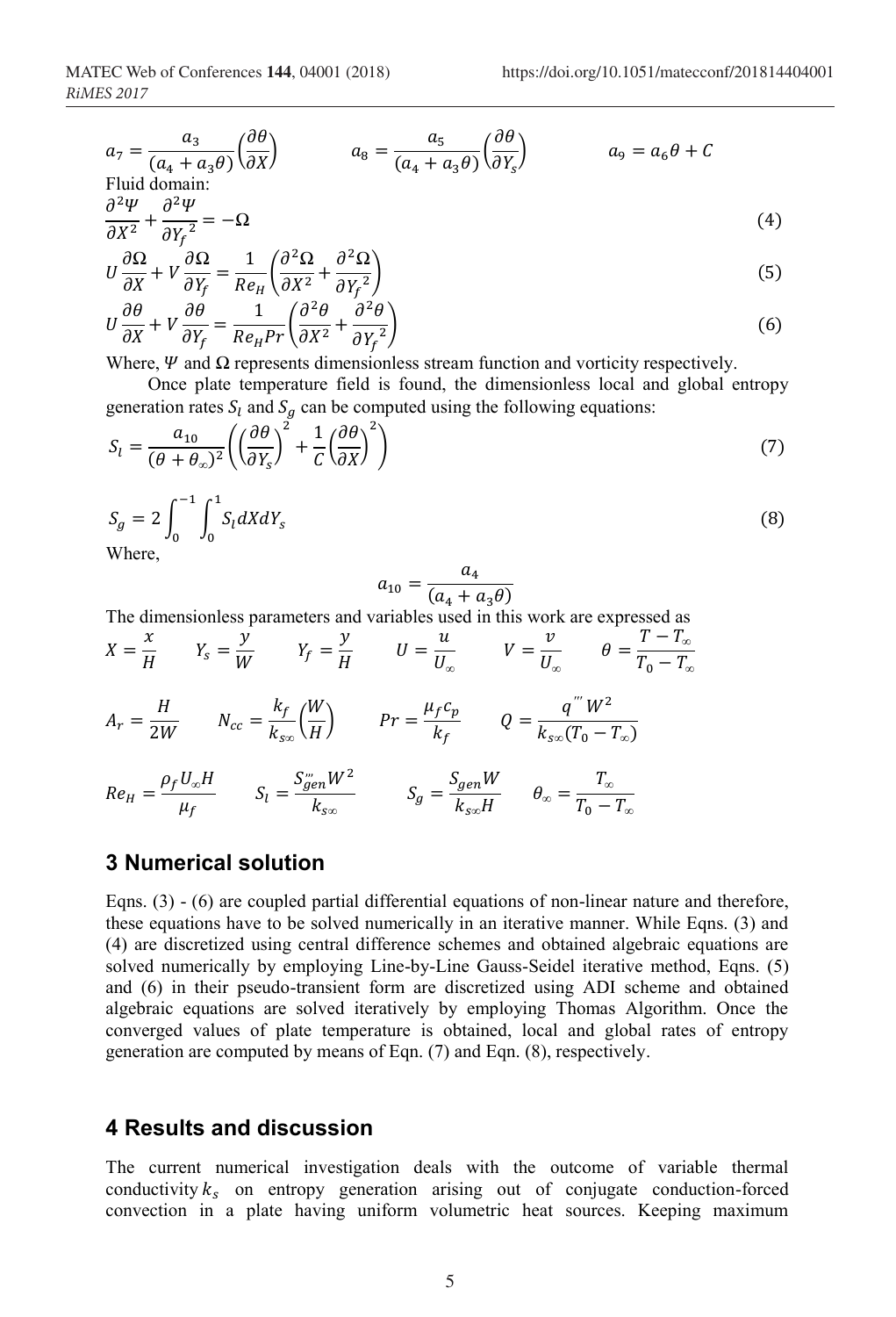permissible plate temperature  $T_0$ , temperature of the free stream coolant  $T_\infty$  and Prandtl number of the fluid  $Pr$  as constant at 2354 K, 673 K and 0.005 respectively, results are exhibited in the form of transverse and axial local entropy generation rate  $S_l$  profiles and variation of global entropy generation rate  $S<sub>q</sub>$  with plate aspect ratio  $A<sub>r</sub>$ , conductionconvection parameter  $N_{cc}$ , flow Reynolds number  $Re<sub>H</sub>$  and energy generation parameter Q for temperature dependent and temperature independent thermal conductivity cases.

Fig. 3 depicts the consequence of variable  $k_s$  on transverse  $S_l$  profiles in the plate while keeping  $A_r = 10$ ,  $N_{cc} = 0.50$ ,  $Q = 0.50$  and  $Re_H = 2500$  as fixed. It is very much clear from this figure that  $S_l$  takes its minimum value at  $Y_s = -1$ , and it keeps on increasing to its maximum value at  $Y_s = 0$ , for both constant and variable thermal conductivity cases. It is also evident that constant thermal conductivity assumption results in significant underestimation of  $S_l$  except in the region close to the centre line of the plate. Further, it is worth noticing that an underestimation of 31.41% in  $S_l$  can be noticed at  $Y_s = 0$ , i.e, along the solid-fluid interface.



**Fig. 3.** Transverse  $S_l$  profiles for constant and variable  $k_s$  studies at  $X = 0.50$ 

Fig. 4 presents the result of variable  $k_s$  on  $S_l$  profile along solid-fluid interface while keeping the values of  $A_r = 10$ ,  $N_{cc} = 0.50$ ,  $Q = 0.50$  and  $Re_H = 2500$  as constant. It is clearly evident that  $S_l$  takes its minimum value near the leading edge of the plate, it keeps on increasing abruptly to maximum value at  $X = 0.125$ , and thereafter gradually diminishes towards the trailing edge. Further, as discussed in Fig. 3, it is very much evident that the idealistic constant thermal conductivity assumption results in underestimation of  $S_l$ . Furthermore, it is worth noticing that error in prediction of  $S_l$  increases to maximum value near trailing edge of the plate. Precisely, error in prediction of  $S_l$  is as high as 38.17% at X = 1, which represents the trailing edge of the plate.

Fig. 5 exhibits the consequence of variable thermal conductivity on the variation of  $S_q$ in the plate with aspect ratio  $A_r$ , while  $N_{cc}$ , Q and  $Re_H$  are kept constant. It is abundantly clear that for constant and variable  $k_s$ , the value of  $S_g$  is almost invariant with  $A_r$ . It can be also noticed that constant thermal conductivity assumption results in considerable underestimation of  $S_q$ . Accurately, error in calculation of  $S_q$  increases from 28.29% to 30.49% as  $A_r$  varies from 5 to 15.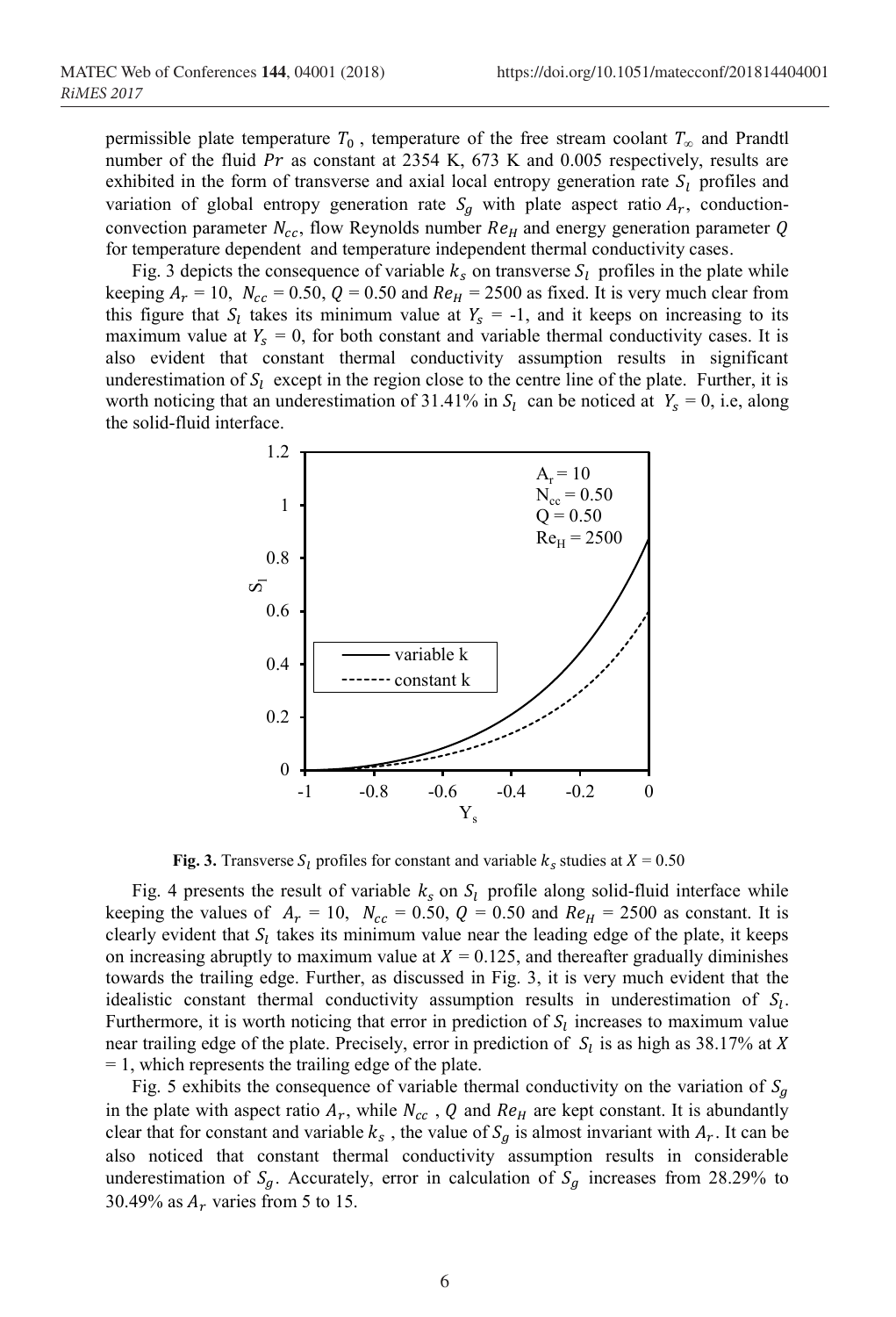

**Fig. 4.** Axial  $S_l$  profiles at solid-fluid interface for temperature dependent and constant  $k_s$  studies



**Fig. 5.** Variation of  $S_q$  with  $A_r$  for both variable and constant  $k_s$  studies

Fig. 6 depicts the outcome of temperature dependent  $k_s$  on the variation of  $S_g$  with  $N_{cc}$ while other parameters are being kept fixed. It is exclusively evident that for constant and variable  $k_s$ ,  $S_g$  increases considerably as  $N_{cc}$  increases. Further, it is noticeable from this figure that  $S_q$  increases almost in the same manner for both cases. Furthermore, it is important to emphasize here that the idealistic constant  $k_s$  assumption results in erronious prediction of  $S_q$  which remains almost consistent with increase in  $N_{cc}$ , but the percentage error diminishes from 32.19% to 25.97% as  $N_{cc}$  varies from 0.40 to 0.70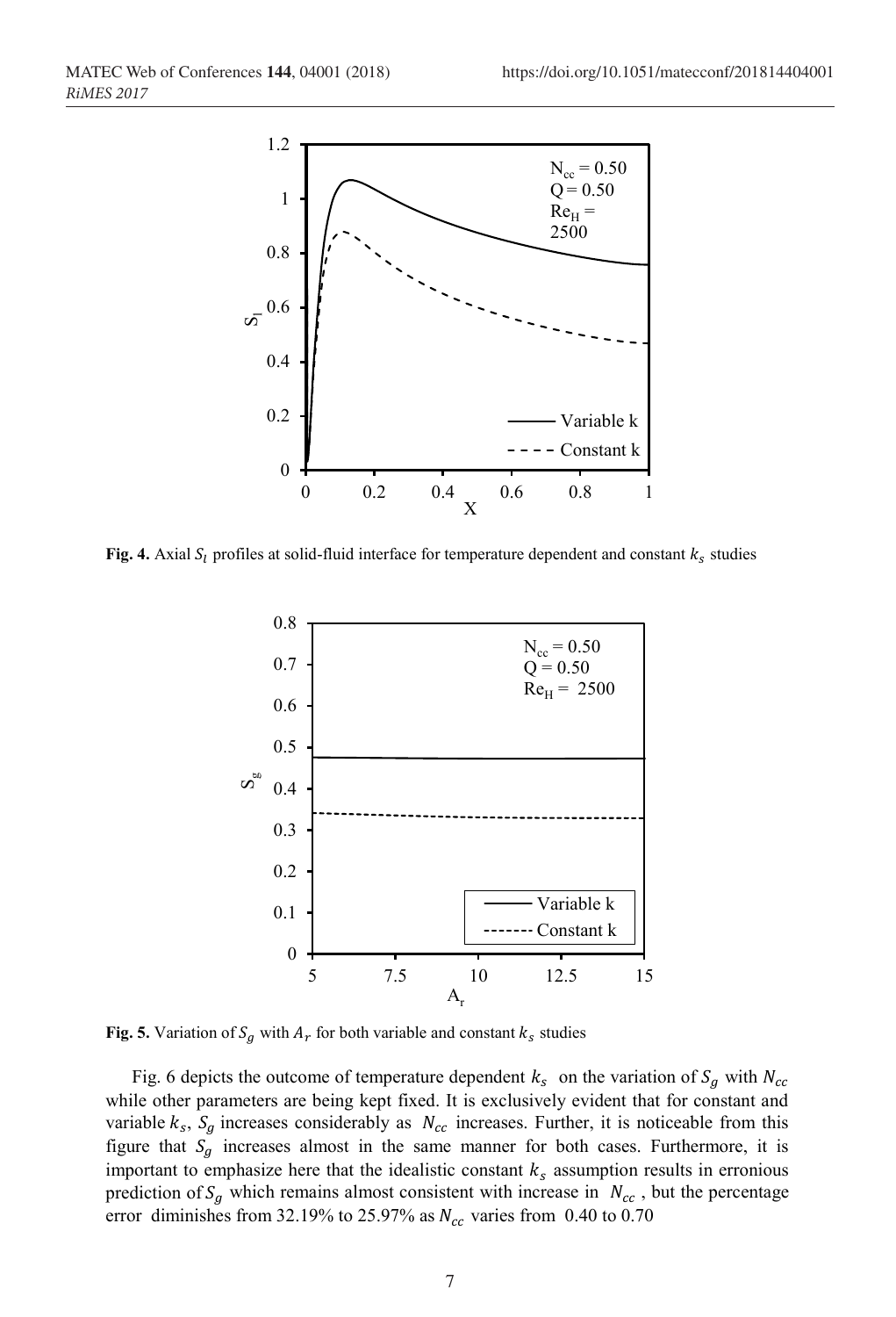

**Fig. 6.** Variation of  $S_g$  with  $N_{cc}$  for both constant and variable  $k_s$  studies



**Fig.7.** Variation of  $S_g$  with Q for both constant and variable  $k_s$  studies

Fig. 7 illustrates the result of temperature dependent  $k_s$  on the variation of  $S_q$  with Q for fixed values of  $A_r$ ,  $N_{cc}$  and  $Re_H$ . It is clear from this figure that for both cases,  $S_g$ increases significantly with increase in Q. It is also evident that the rate of increase in  $S<sub>g</sub>$ with Q is higher to some extent for variable  $k<sub>s</sub>$  case. Further, it is apparent that error in calculation of  $S<sub>g</sub>$  resulting from the idealistic constant  $k<sub>s</sub>$  assumption amplifies extensively while Q takes its larger values. Furthermore, the under prediction in  $S<sub>g</sub>$  varies from 26.71% to 32.74% as  $Q$  varies from 0.35 to 0.60.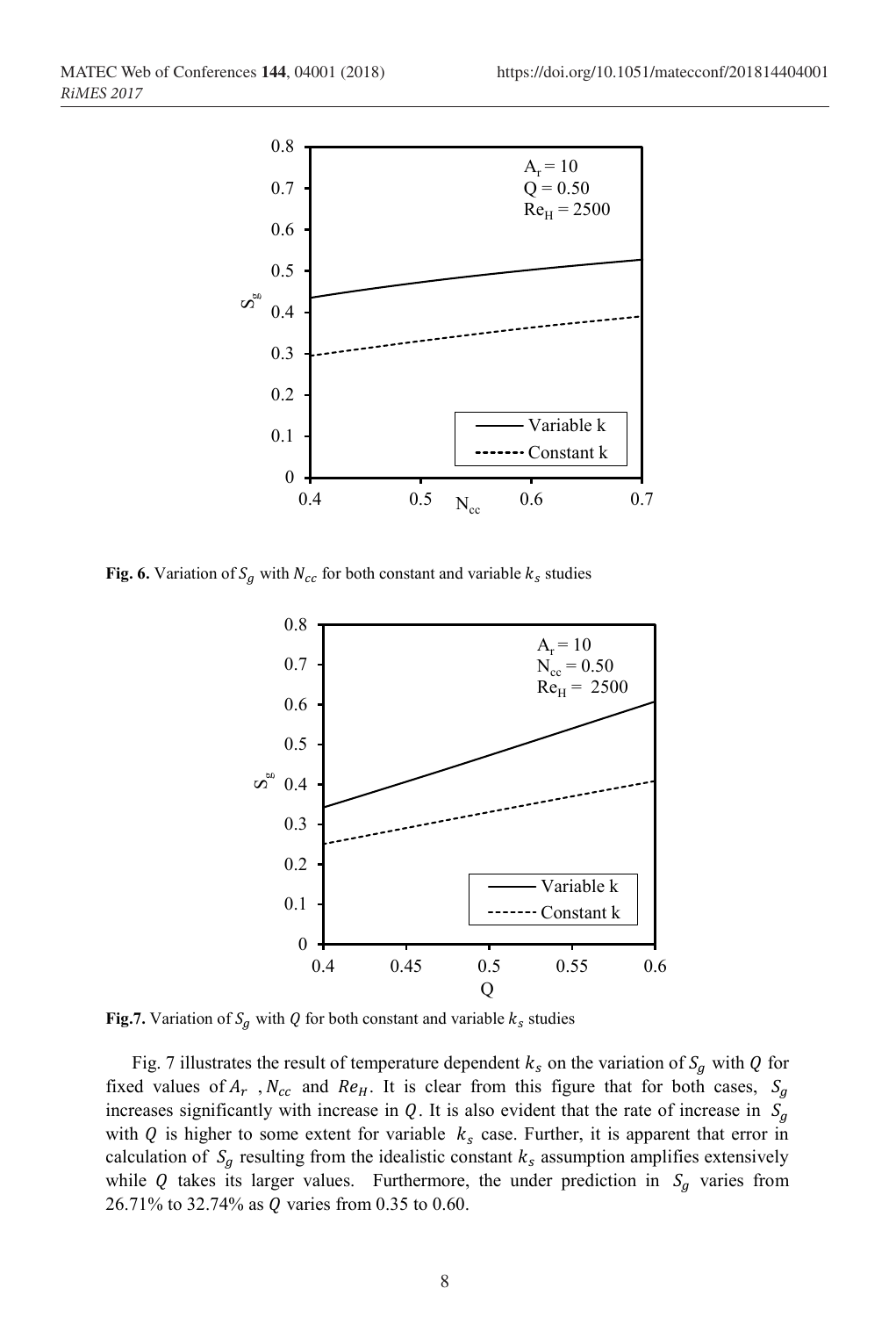Fig. 8 shows the result of temperature dependent  $k<sub>s</sub>$  on the variation of  $S<sub>a</sub>$  with  $Re<sub>H</sub>$  for fixed values of  $A_r$ ,  $N_{cc}$  and Q. It is quite visible that for constant and variable  $k_s$ , a raise in  $Re<sub>H</sub>$  results in considerable raise in  $S<sub>g</sub>$ . It is also clear that the rate of increase in  $S<sub>g</sub>$  with  $Re<sub>H</sub>$  remains more or less same for both cases. Further, it is noticeable that the disparity in prediction of  $S_q$  resulting from constant  $k_s$  assumption remains more or less same with increase in  $Re_H$ , but the percentage error decreases from 31.70% to 27.92% as  $Re_H$ increases from 1500 to 3500.



**Fig. 8.** Variation of  $S_a$  with  $Re_H$  for both constant and temperature dependent  $k_s$  studies

# **4 Conclusions**

The foremost aim of the current investigation is to inspect the consequence of thermal conductivity variation with temperature on local and global rates of entropy generation in a plate with volumetric energy source being cooled by forced convection. Employing finite difference method, the partial differential equations governing the plate temperature field, fluid flow and coolant thermal fields are solved at the same time in an iterative manner. Keeping Prandtl number of the fluid, temperature of the free stream coolant and maximum permissible plate temperature as fixed, results are expressed in terms of local and global entropy generation rates for different values of plate aspect ratio, conduction-convection parameter, flow Reynolds number and energy generation parameter. It is concluded that unrealistic constant thermal conductivity assumption in the plate results in significant under prediction of entropy generation rates. Further, it is concluded that an increase in energy generation parameter leads to significant increase in the underestimation of global entropy generation rate.

## **References**

- 1. G. Kim, D.C. Davis, Nucl. Eng. Des. **158**, 1-17 (1995)
- 2. S.M. Sawant, C. Gururaja Rao, Heat. Mass. Transf. **44**, 1485-1495 (2008)